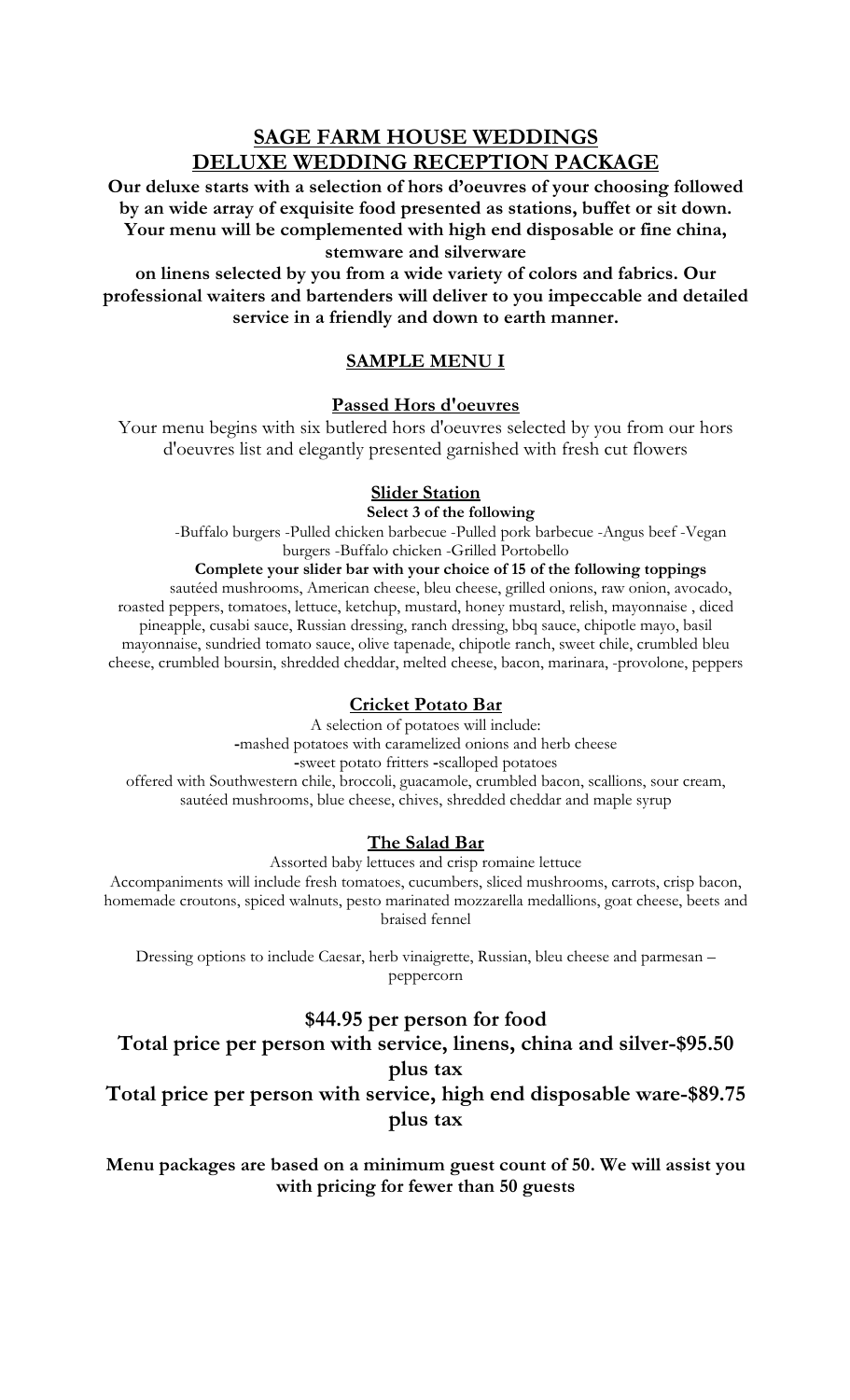**Our deluxe starts with a selection of hors d'oeuvres of your choosing followed by an wide array of exquisite food presented as stations, buffet or sit down. Your menu will be complemented with high end disposable or fine china, stemware and silverware** 

**on linens selected by you from a wide variety of colors and fabrics. Our professional waiters and bartenders will deliver to you impeccable and detailed service in a friendly and down to earth manner. SAMPLE MENU II**

## **Passed Hors d'oeuvres**

Your menu begins with six butlered hors d'oeuvres selected by you from our hors d'oeuvres list and elegantly presented garnished with fresh cut flowers

# **Plate Service Dinner**

Salad of assorted baby lettuces with goat cheese and caramelized walnuts served in herb vinaigrette

# **BARAZAN**

Filet mignon -tender roasted filet mignon offered with a rich burgundy wine sauce

# **OR**

Chicken rolitini- tender chicken breasts stuffed with spinach and smoked provolone in a Marsala wine sauce

Traditional scalloped potatoes

Haricot verts and baby carrots with slivered almonds

Assorted freshly baked breads and rolls with butter

**\$44.95 per person for food Total price per person with service, linens, china and silver-\$99.50 plus tax Total price per person with service, high end disposable ware-\$94.75 plus tax**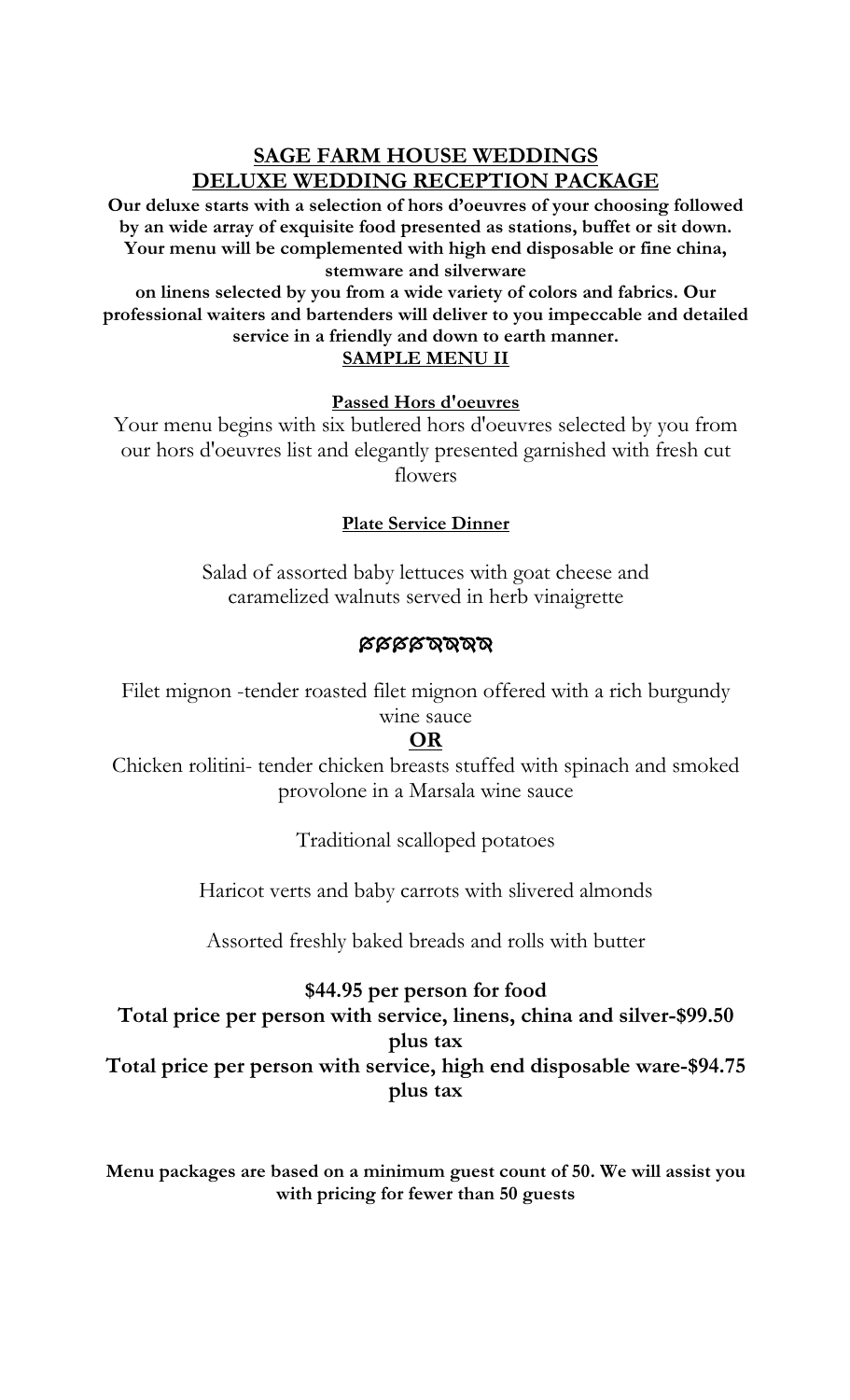**Our deluxe starts with a selection of hors d'oeuvres of your choosing followed by an wide array of exquisite food presented as stations, buffet or sit down. Your menu will be complemented with high end disposable or fine china, stemware and silverware** 

**on linens selected by you from a wide variety of colors and fabrics. Our professional waiters and bartenders will deliver to you impeccable and detailed service in a friendly and down to earth manner.**

## **SAMPLE MENU II**

### **Passed Hors d'oeuvres**

Your menu begins with six butlered hors d'oeuvres selected by you from our hors d'oeuvres list and elegantly presented garnished with fresh cut flowers

### **Plate Service Dinner**

Salad of baby lettuces and arugula with apples, pecans, red onion and grilled fennel in a poppy seed dressing

### **BIAIANA**

Roast Cornish hen served with an apricot glaze **OR**

Grilled filet of salmon served with a dill buerre blanc

Roasted fall root vegetable medley with olive oil and rosemary Carrots, parsnips, fingerling potatoes, squash, beets, Brussels sprouts and red onion

Assorted freshly baked breads and rolls with butter

# **\$44.95 per person for food**

**Total price per person with service, linens, china and silver-\$99.50 plus tax Total price per person with service, high end disposable ware-\$94.75 plus tax**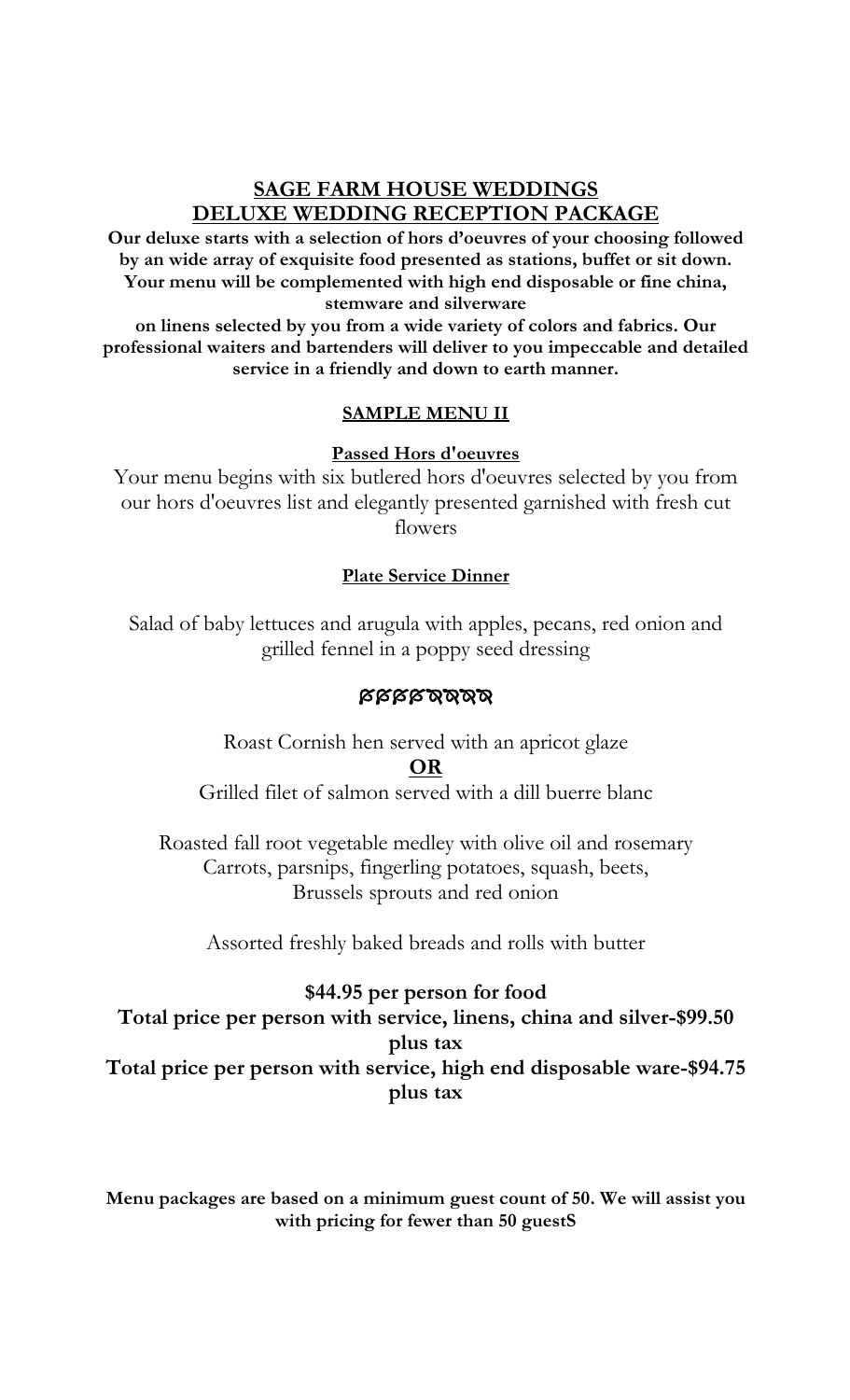**Our deluxe starts with a selection of hors d'oeuvres of your choosing followed by an wide array of exquisite food presented as stations, buffet or sit down. Your menu will be complemented with high end disposable or fine china, stemware and silverware** 

**on linens selected by you from a wide variety of colors and fabrics. Our professional waiters and bartenders will deliver to you impeccable and detailed service in a friendly and down to earth manner.**

## **SAMPLE MENU III**

### **Passed Hors d'oeuvres**

Your menu begins with six butlered hors d'oeuvres selected by you from our hors d'oeuvres list and elegantly presented garnished with fresh cut flowers

### **Buffet Menu**

Traditional southern barbecue chicken breasts served grilled with a tangy homemade barbecue sauce

Pulled pork bbq with Kaiser rolls

Whipped sweet potatoes

Baked macaroni and cheese

Roasted broccoli seasoned with garlic

Spinach salad with cherry tomatoes, red onion and herbed croutons in a citrus vinaigrette

Assorted freshly baked cornbread with butter

# **\$39.95 per person for food**

**Total price per person with service, linens, china and silver-\$95.50 plus tax Total price per person with service, high end disposable ware-\$89.75 plus tax**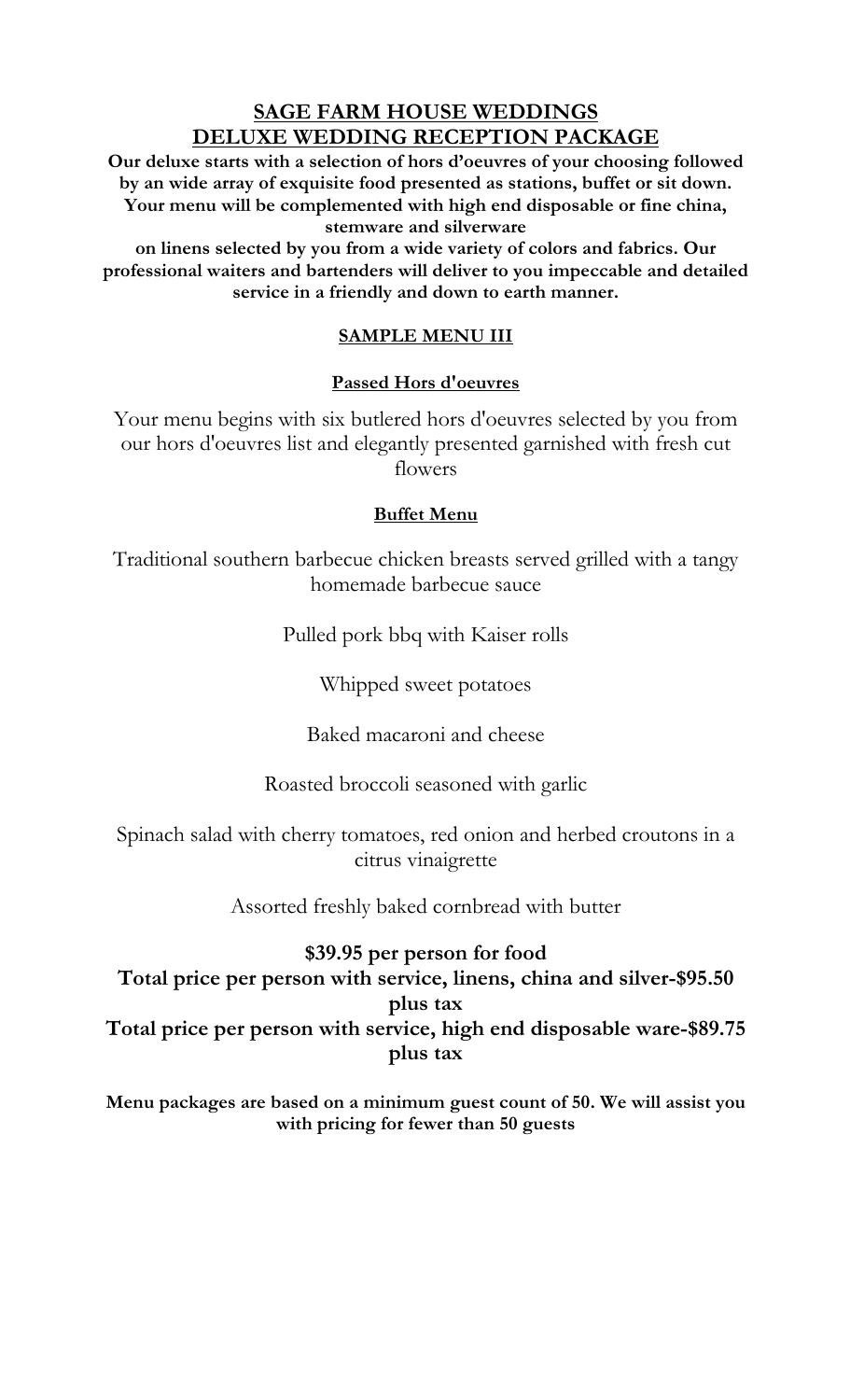**Our deluxe starts with a selection of hors d'oeuvres of your choosing followed by an wide array of exquisite food presented as stations, buffet or sit down. Your menu will be complemented with high end disposable or fine china, stemware and silverware** 

**on linens selected by you from a wide variety of colors and fabrics. Our professional waiters and bartenders will deliver to you impeccable and detailed service in a friendly and down to earth manner.**

## **SAMPLE MENU IV**

### **Passed Hors d'oeuvres**

Your menu begins with six butlered hors d'oeuvres selected by you from our hors d'oeuvres list and elegantly presented garnished with fresh cut flowers

### **Buffet Menu**

Grilled sliced flank steak with orange, soy and ginger sauce

Cricket chicken - our signature dish grilled boneless breast of chicken marinated in lime, pommery mustard and brown sugar

Bowtie pasta with sliced mushrooms, garden peas and yellow peppers in a creamy alfredo sauce topped with shaved parmesan cheese

Roasted new potatoes with rosemary and olive oil

Vegetable medley of zucchini, carrots and red pepper seasoned with herb butter

Caesar salad of crisp romaine with herbed croutons and parmesan in a traditional Caesar dressing

Assorted freshly baked breads and rolls with butter

# **\$44.95 per person for food Total price per person with service, linens, china and silver-\$95.50 plus tax Total price per person with service, high end disposable ware-\$89.75 plus tax**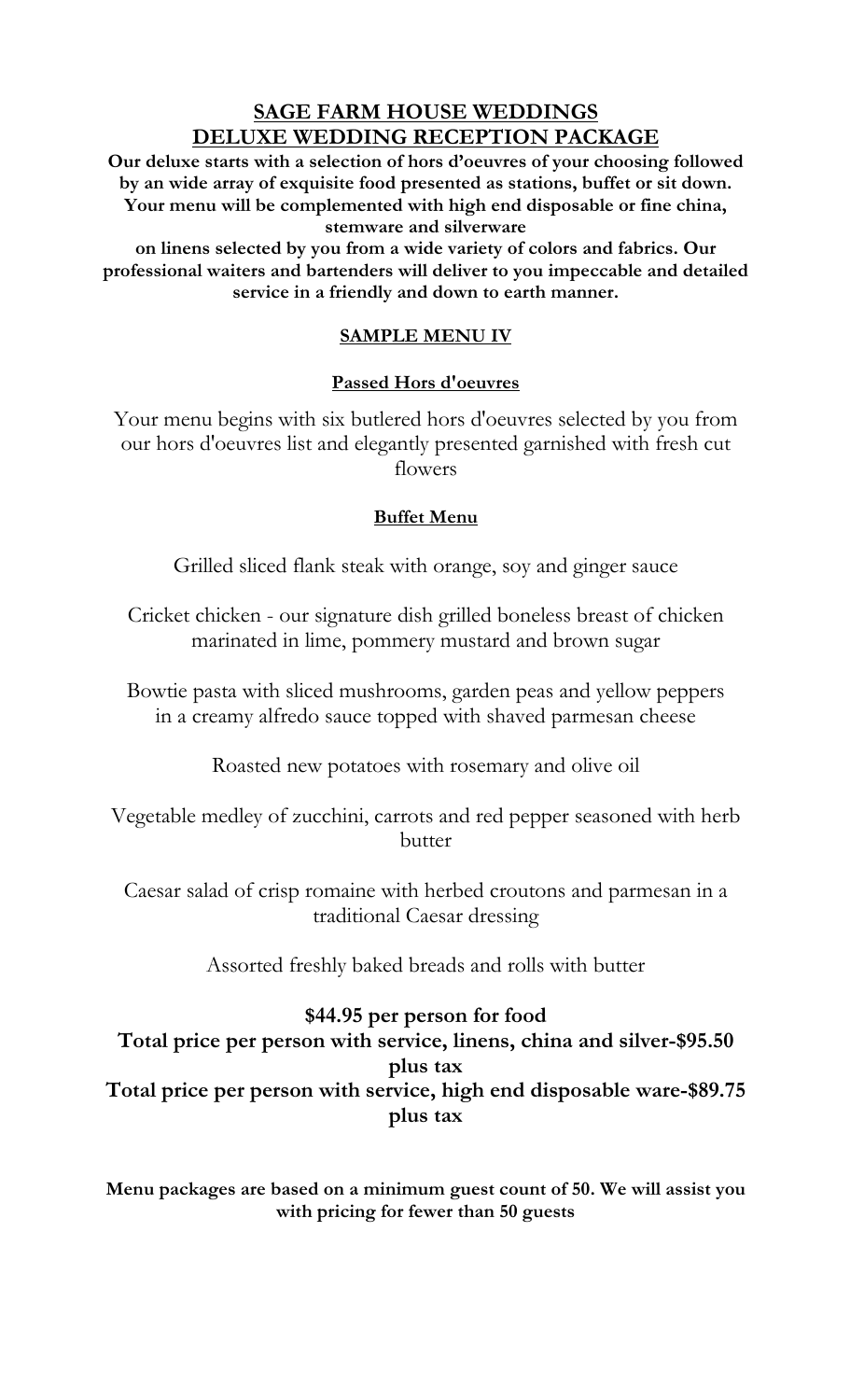**Our deluxe starts with a selection of hors d'oeuvres of your choosing followed by an wide array of exquisite food presented as stations, buffet or sit down. Your menu will be complemented with high end disposable or fine china, stemware and silverware** 

**on linens selected by you from a wide variety of colors and fabrics. Our professional waiters and bartenders will deliver to you impeccable and detailed service in a friendly and down to earth manner.**

### **SAMPLE MENU V**

### **Passed Hors d'oeuvres**

Your menu begins with six butlered hors d'oeuvres selected by you from our hors d'oeuvres list and elegantly presented garnished with fresh cut flowers

### **Buffet Menu**

Filet mignon offered with caramelized onions and a rich burgundy wine sauce

Honey and dijon crusted salmon filet

Mashed potatoes with sour cream, caramelized onions and buttermilk

Fettuccine pasta with a tomato and cream vodka sauce

Roasted asparagus and baby carrots

Salad of spring mix with dried cherries, goat cheese and candied walnuts with a cherry vinaigrette

Assorted rolls with whipped butter

# **\$44.95 per person for food Total price per person with service, linens, china and silver-\$95.50 plus tax Total price per person with service, high end disposable ware-\$89.75 plus tax**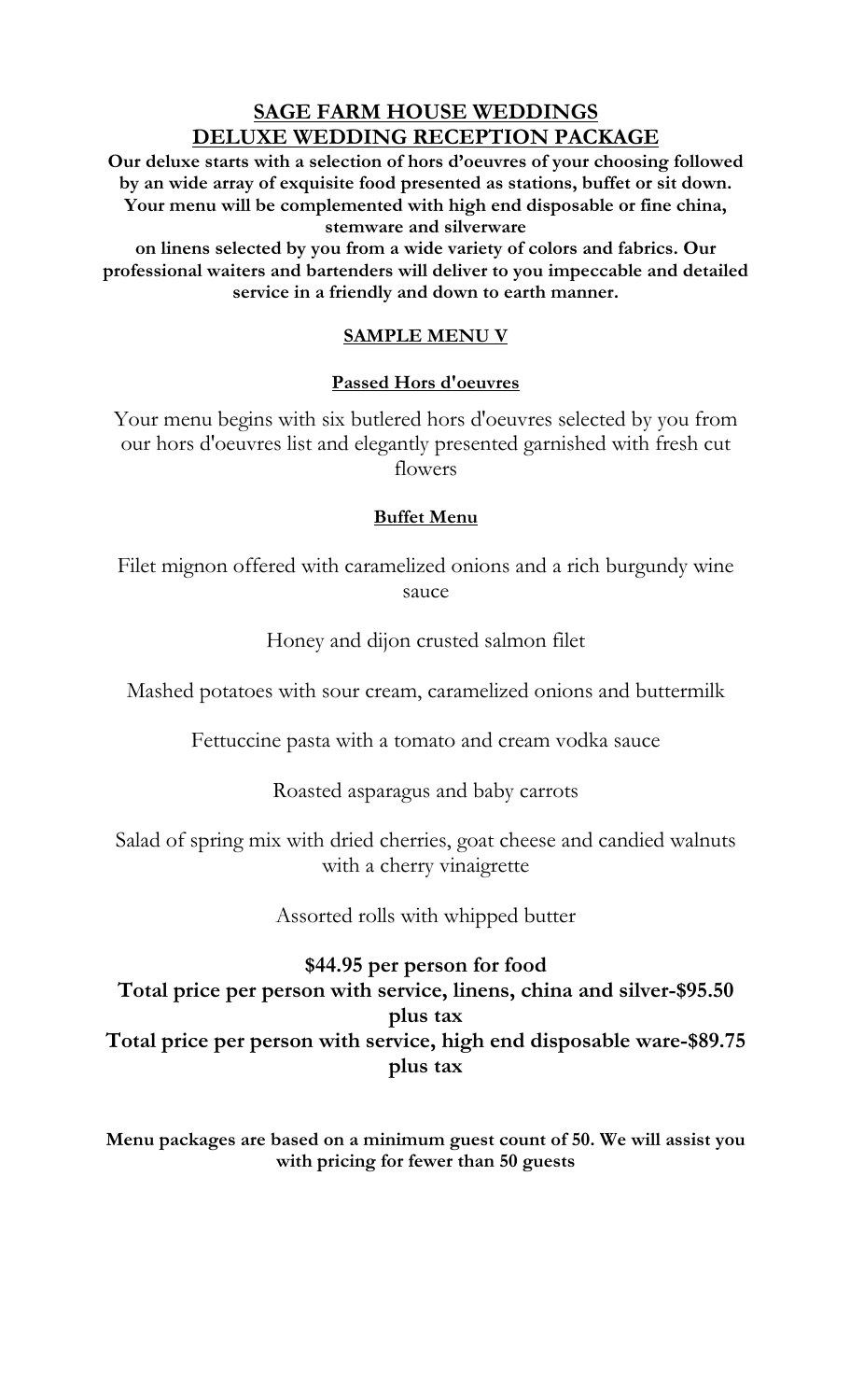# **Additional Stations**

#### **THE CHEESESTEAK STATION**

Your choice of beef or chicken cheesesteaks offered with a variety of toppings to include: grilled onions, sautéed mushrooms, sweet and hot peppers, provolone, American cheeses, cheese whiz, marinara and ketchup offered with Amoroso's Italian rolls **\$12.95 per person**

#### **THE FAJITAS STATION**

### **Design your own fajita with our station offering a festive and elegant choice of fabulous fillings for your soft tortillas**

#### **Grilled to order:**

Cricket chicken tenders marinated in lime, pommery mustard and brown sugar

Accompaniments will include: assorted sautéed peppers, gilled onions and sliced mushrooms, shredded Monterey jack and cheddar cheese, diced tomato, shredded lettuce, sour cream, guacamole and fiery salsa

### **\$12.95 per person**

#### **THE PASTA STATION Prepared to order in front of your guests**

Pasta to include: ricotta filled tortellini, Spinach and egg fettuccine and tri color bowties

Sauces to include: Italian marinara, rosa sauce, fresh basil pesto and creamy alfredo sauce

Offered with your choice of: miniature meatballs, sweet Italian sausage and sautéed mushrooms, garden peas and roasted peppers accompanied by fresh parmesan

### **\$12.95 per person**

#### **TACO BAR**

Flour Tortillas and Taco Shells with fillings to include Ground beef, grilled chicken, grilled vegetables, shredded lettuce, guacamole, sour Cream, shredded cheese, salsa, diced onions, black beans, and jalapeño peppers

> Mexican rice **\$12.95 per person**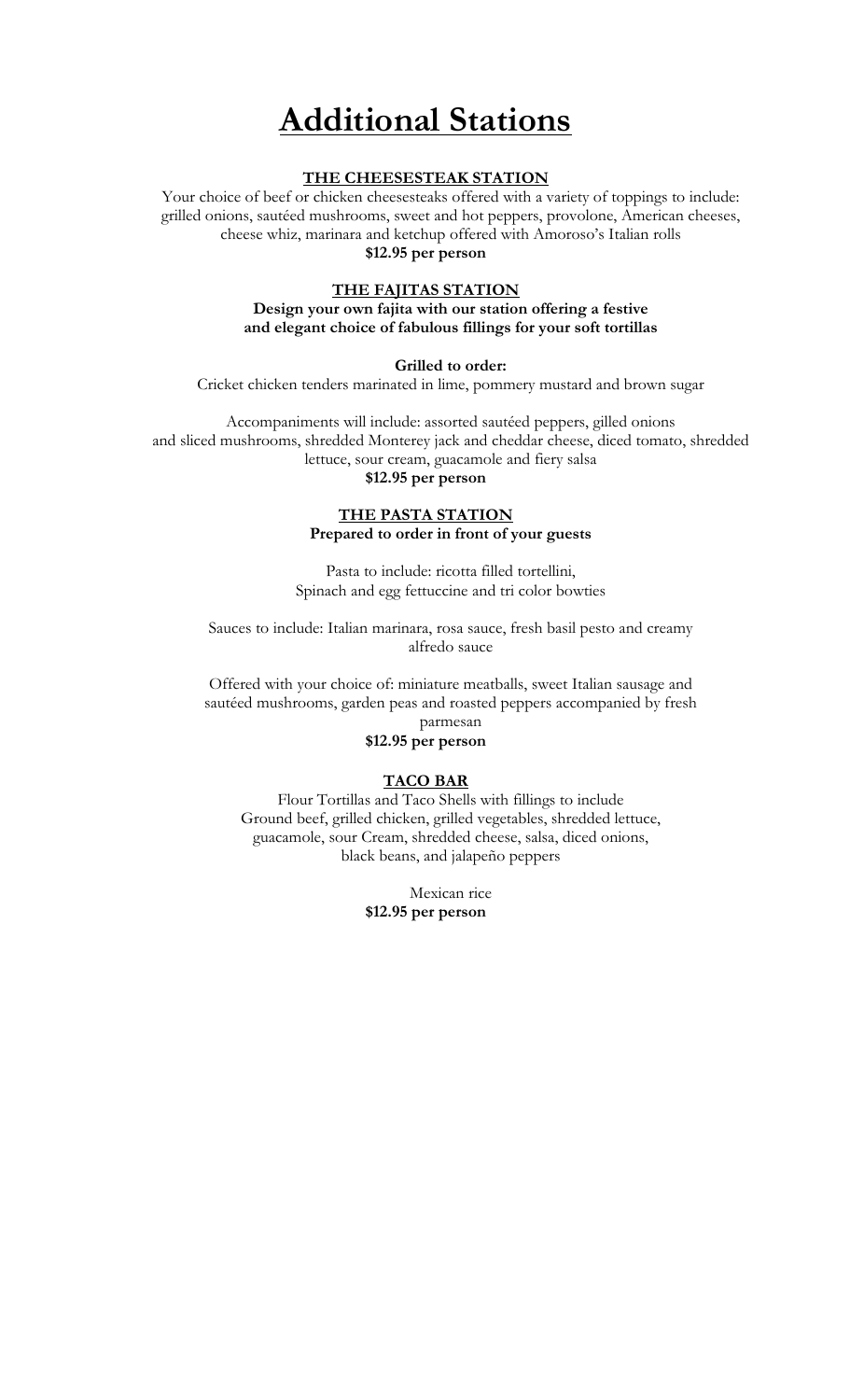# **Passed Hors d'oeuvres**

~Skewered grilled salmon with teriyaki glaze  $\sim$ Pan seared tuna with wasabi sauce served on cucumber ~Beef or chicken empanada ~Dijonaise shrimp wrapped in bacon ~Phyllo cup with spinach and cheddar ~Spinach and feta turnovers ~Miniature crab cakes with tartar sauce ~Coconut shrimp offered with a sweet chili sauce ~Carrot and zucchini fritters topped with a spicy salsa ~Salmon and corn cakes topped with tartar sauce ~Skewered beef and peppers with burgundy glaze ~Peking duck or vegetable spring rolls with oriental dipping sauce ~Pork or chicken gyoza offered with a sesame ginger sauce ~Skewered teriyaki beef ~Lamb meatballs offered with yogurt dip ~Petite potatoes filled with wild mushrooms and cream or whipped butternut ~Bbq duck and caramelized onion quesadillas ~Chicken satay with peanut sauce  $\sim$ Pigs in a blanket ~Grilled beet slice topped with shallot goat cheese spread  $\sim$ Potato pancakes topped with smoked salmon and chive cream cheese ~Grapes rolled in boursin cheese ~Strawberries filled with lemon cream cheese ~Skewered mozzarella and pepper with basil pesto ~Peking duck served atop sesame crisps ~Soup shooter: butternut squash, cucumber melon, gazpacho, cream of zucchini or tomato with grilled cheese crouton ~Bruschetta with topping of choice: roasted red peppers and goat cheese, chopped tomato and basil, pesto marinated mozzarella, black olive tapenade, pea puree or carrot harissa and crème fraiche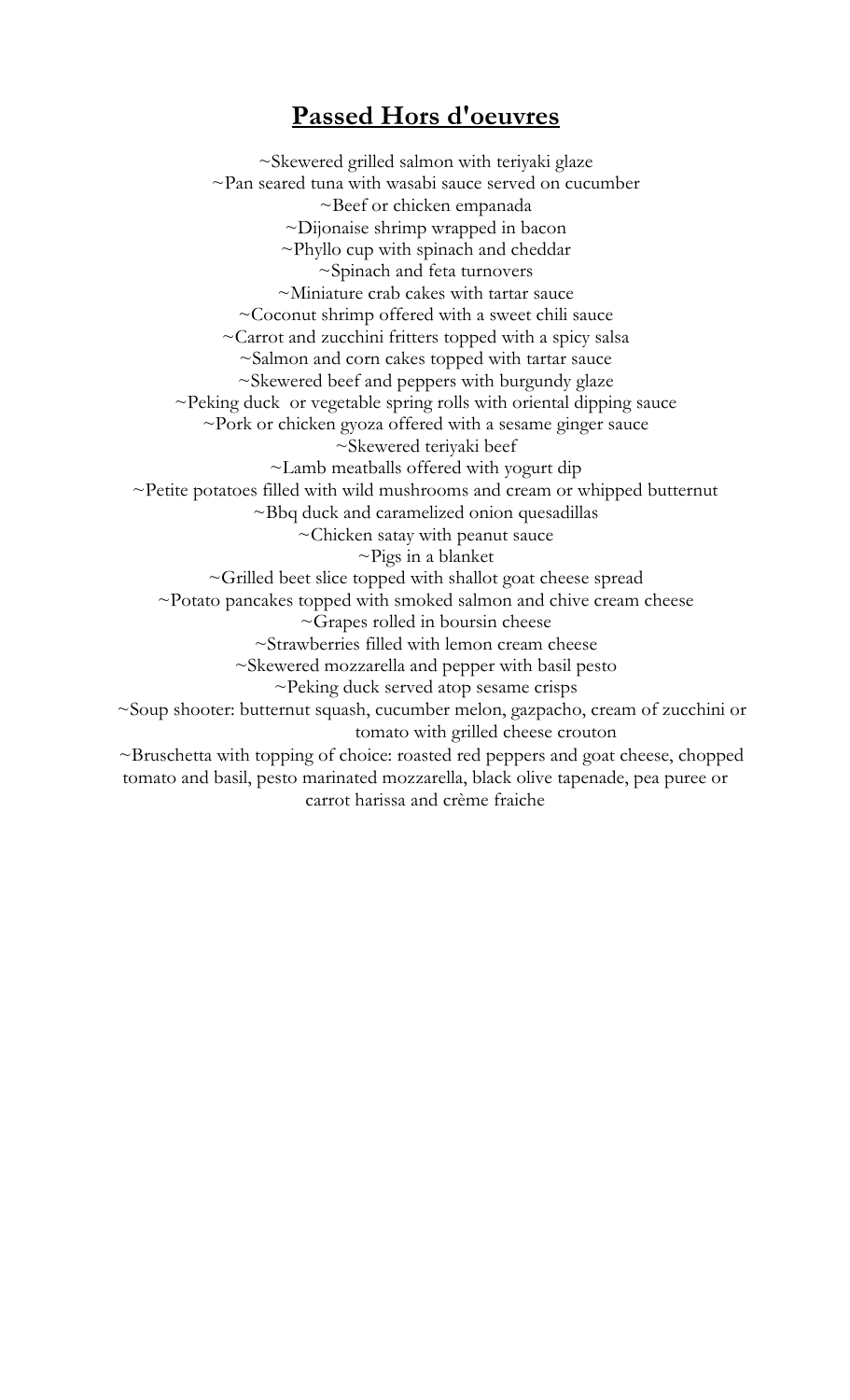# **Stationary Hors d'oeuvres**

**Vegetable Garden Basket**

Fresh cut seasonal vegetables presented in our garden basket and accompanied by three assorted homemade dips **\$6.50 per person**

# **Italian Antipasti Display**

A savory baked ricotta torte surrounded by a spectacular display of roasted tricolor peppers, marinated mushrooms and artichoke hearts, pesto marinated mozzarella balls, Italian olives and charcuterie and offered with assorted rustic breads and focaccia

### **\$9.50 per person**

## **International Cheese Display**

A beautiful array of internationally made cheeses and sliced charcuterie presented garnished with the freshest seasonal fruits and offered with assorted spreads and condiments, accompanied by Italian breads and cocktail crackers

# **\$8.95 per person**

## **Middle Eastern Display**

A selection of classic and creative Middle Eastern offers grilled lamb meatballs and traditional dips to include hummus, baba ghanoush and tzatziki garnished with black olives, carrots and celery sticks and offered with pita bread

# \$**9.50 per person**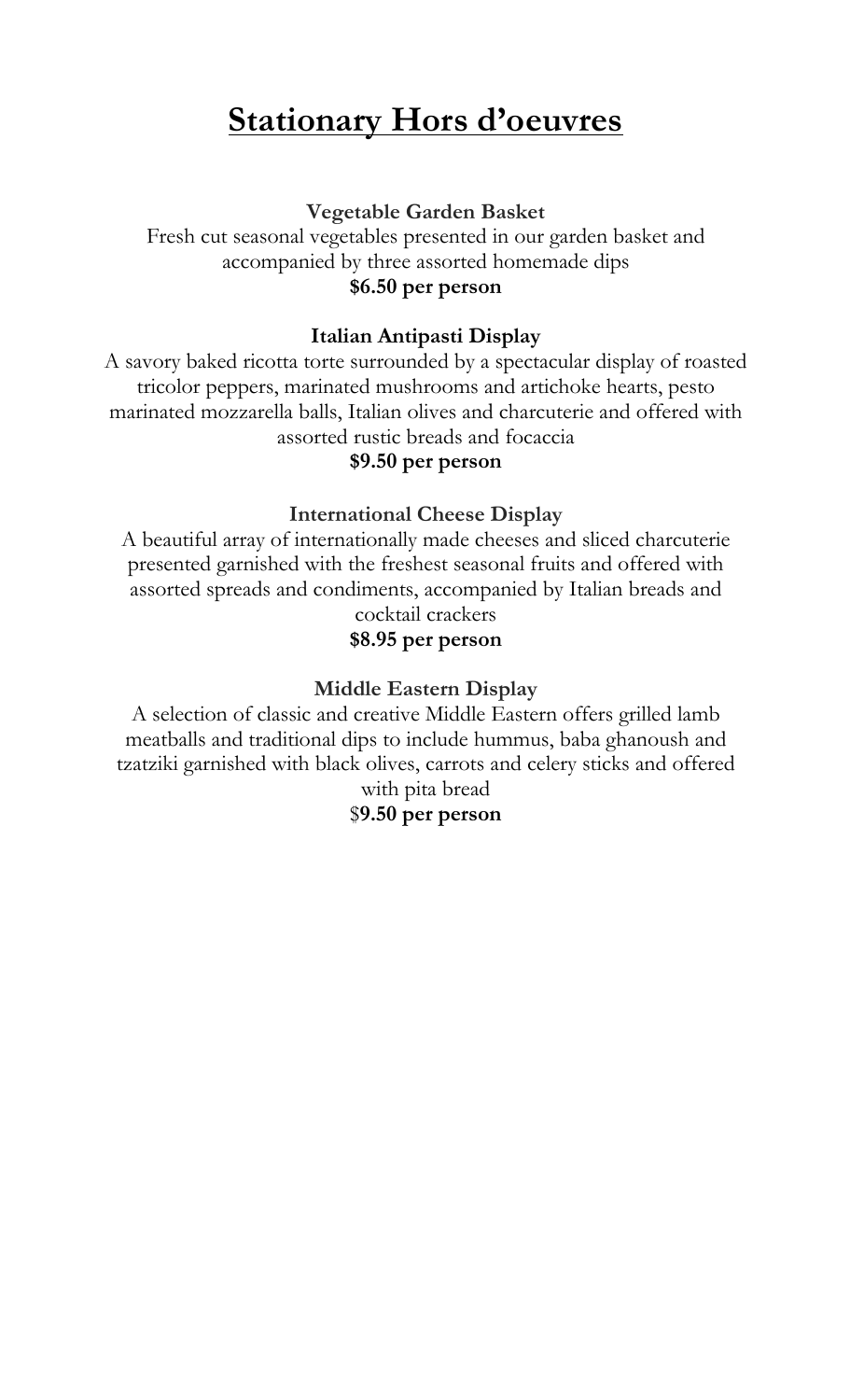# **Additional Equipment & Services**

Seating tables -60" round/72" long -\$12.65 each High top cocktail tables -\$20.00 each Folding resin garden chairs \$5.00 each Custom color chiavari chairs \$9.00 each

**Linen service** includes floor length basic custom color linens & napkins \$18-\$25 per table depending on size \$1.25 per napkin Linen upgrades –call for selection and pricing

### **China, silverware and stemware (wine and water glasses)**

Plated service dinner \$19.00 per guest Buffet service dinner \$13.00 per guest Fancy disposables (no stemware) \$3.50 per guest Cocktail reception china and silverware \$8 per guest

### **Personnel \$50 per hour must include set up and clean up time**

Personnel for plated service dinner 1 to 12 ratio Personnel for buffet service with china 1 to 15 ratio Personnel for buffet service with disposables 1 to 20 ratio Personnel for cocktail reception 1 to 18 ratio

### **Bar Service**

Full Bar nonalcoholic beverages includes all sodas, waters, mixers, cocktail fruit and ice \$9.95 per guest

> Beer and Wine Bar nonalcoholic includes all sodas, waters and ice \$6.95 per guest

Bartending services of \$300.00 per bartender per 75 guests

## **Liquor must be provided by the client.**